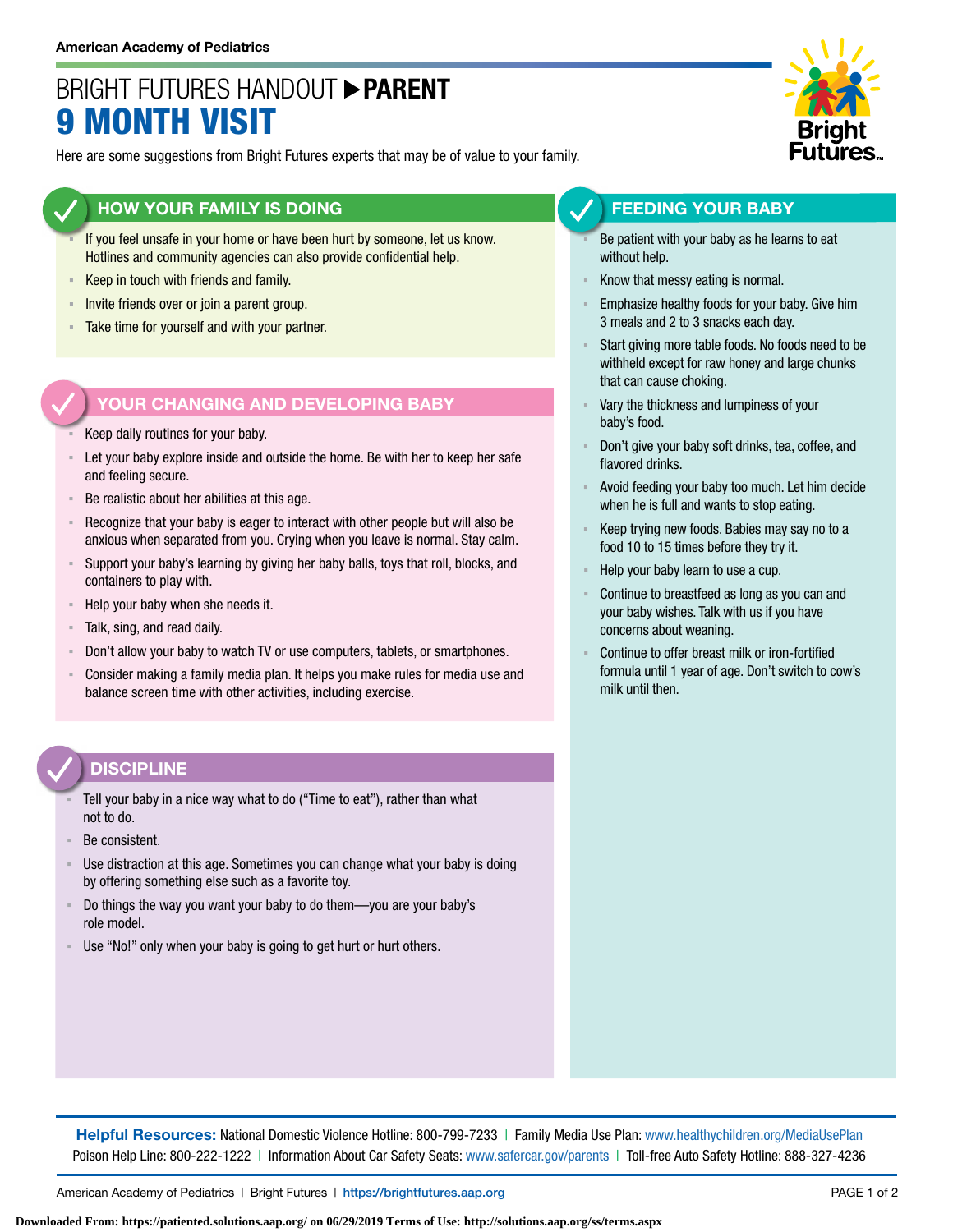# 9 MONTH VISIT—PARENT

#### **SAFETY**

- Use a rear-facing–only car safety seat in the back seat of all vehicles.
- Have your baby's car safety seat rear facing until she reaches the highest weight or height allowed by the car safety seat's manufacturer. In most cases, this will be well past the second birthday.
- **EXECT** Never put your baby in the front seat of a vehicle that has a passenger airbag.
- Your baby's safety depends on you. Always wear your lap and shoulder seat belt. Never drive after drinking alcohol or using drugs. Never text or use a cell phone while driving.
- Never leave your baby alone in the car. Start habits that prevent you from ever forgetting your baby in the car, such as putting your cell phone in the back seat.
- **EXTED 15 If it is necessary to keep a gun in your home, store it unloaded and locked with** the ammunition locked separately.
- Place gates at the top and bottom of stairs.
- **EXED 10** Don't leave heavy or hot things on tablecloths that your baby could pull over.
- Put barriers around space heaters and keep electrical cords out of your baby's reach.
- Never leave your baby alone in or near water, even in a bath seat or ring. Be within arm's reach at all times.
- Keep poisons, medications, and cleaning supplies locked up and out of your baby's sight and reach.
- Put the Poison Help line number into all phones, including cell phones. Call if you are worried your baby has swallowed something harmful.
- **EXECT** Install operable window guards on windows at the second story and higher. Operable means that, in an emergency, an adult can open the window.
- Keep furniture away from windows.
- **EXEEP Your baby in a high chair or playpen when in the kitchen.**

#### **WHAT TO EXPECT AT YOUR CHILD'S 12 MONTH VISIT**

#### **We will talk about**

- Caring for your child, your family, and yourself
- **Creating daily routines**
- Feeding your child
- Caring for your child's teeth
- Keeping your child safe at home, outside, and in the car

Consistent with *Bright Futures: Guidelines for Health Supervision of Infants, Children, and Adolescents,* 4th Edition

For more information, go to https:/[/brightfutures.aap.org.](https://brightfutures.aap.org/Pages/default.aspx)

### **American Academy of Pediatrics**



American Academy of Pediatrics | Bright Futures | https:/[/brightfutures.aap.org](https://brightfutures.aap.org/Pages/default.aspx) PAGE 2 of 2

The information contained in this handout should not be used as a substitute for the medical care and advice of your pediatrician. There may be variations in treatment that your pediatrician may recommend based on individual facts and circumstances. Original handout included as part of the *Bright Futures Tool and Resource Kit*, 2nd Edition.

Inclusion in this handout does not imply an endorsement by the American Academy of Pediatrics (AAP). The AAP is not responsible for the content of the resources mentioned in this handout. Web site addresses are as current as possible but may change at any time.

The American Academy of Pediatrics (AAP) does not review or endorse any modifications made to this handout and in no event shall the AAP be liable for any such changes.

© 2019 American Academy of Pediatrics. All rights reserved.